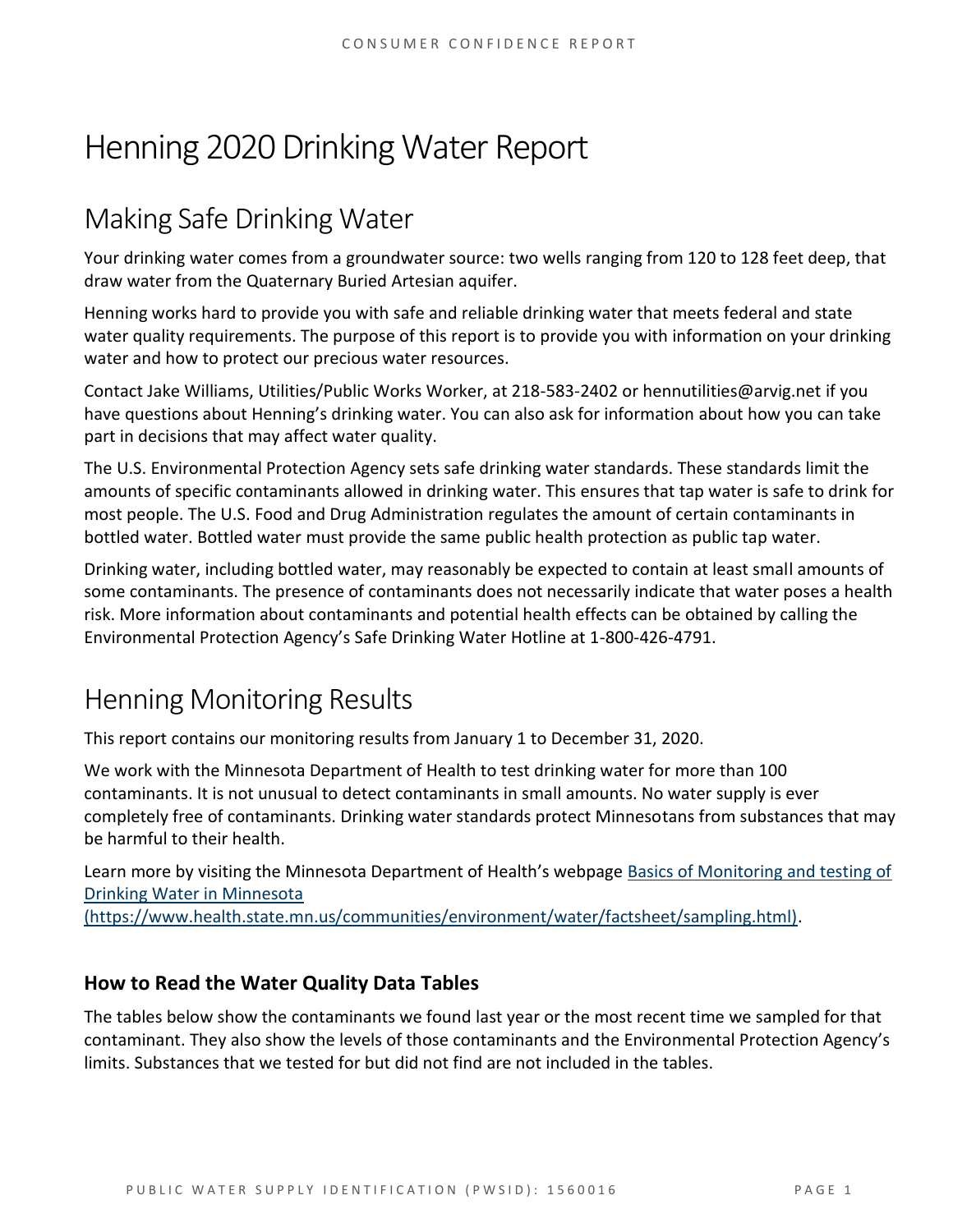We sample for some contaminants less than once a year because their levels in water are not expected to change from year to year. If we found any of these contaminants the last time we sampled for them, we included them in the tables below with the detection date.

We may have done additional monitoring for contaminants that are not included in the Safe Drinking Water Act. To request a copy of these results, call the Minnesota Department of Health at 651-201-4700 or 1-800-818-9318 between 8:00 a.m. and 4:30 p.m., Monday through Friday.

Some contaminants are monitored regularly throughout the year, and rolling (or moving) annual averages are used to manage compliance. Because of this averaging, there are times where the Range of Detected Test Results for the calendar year is lower than the Highest Average or Highest Single Test Result, because it occurred in the previous calendar year.

### **Definitions**

- AL (Action Level): The concentration of a contaminant which, if exceeded, triggers treatment or other requirements which a water system must follow.
- **EPA:** Environmental Protection Agency
- **MCL (Maximum contaminant level)**: The highest level of a contaminant that is allowed in drinking water. MCLs are set as close to the MCLGs as feasible using the best available treatment technology.
- **MCLG (Maximum contaminant level goal)**: The level of a contaminant in drinking water below which there is no known or expected risk to health. MCLGs allow for a margin of safety.
- **MRDL (Maximum residual disinfectant level):** The highest level of a disinfectant allowed in drinking water. There is convincing evidence that addition of a disinfectant is necessary for control of microbial contaminants.
- **MRDLG (Maximum residual disinfectant level goal)**: The level of a drinking water disinfectant below which there is no known or expected risk to health. MRDLGs do not reflect the benefits of the use of disinfectants to control microbial contaminants.
- **N/A (Not applicable)**: Does not apply.
- **ppb (parts per billion)**: One part per billion in water is like one drop in one billion drops of water, or about one drop in a swimming pool. ppb is the same as micrograms per liter ( $\mu$ g/l).
- **ppm (parts per million)**: One part per million is like one drop in one million drops of water, or about one cup in a swimming pool. ppm is the same as milligrams per liter (mg/l).
- **PWSID: Public water system identification.**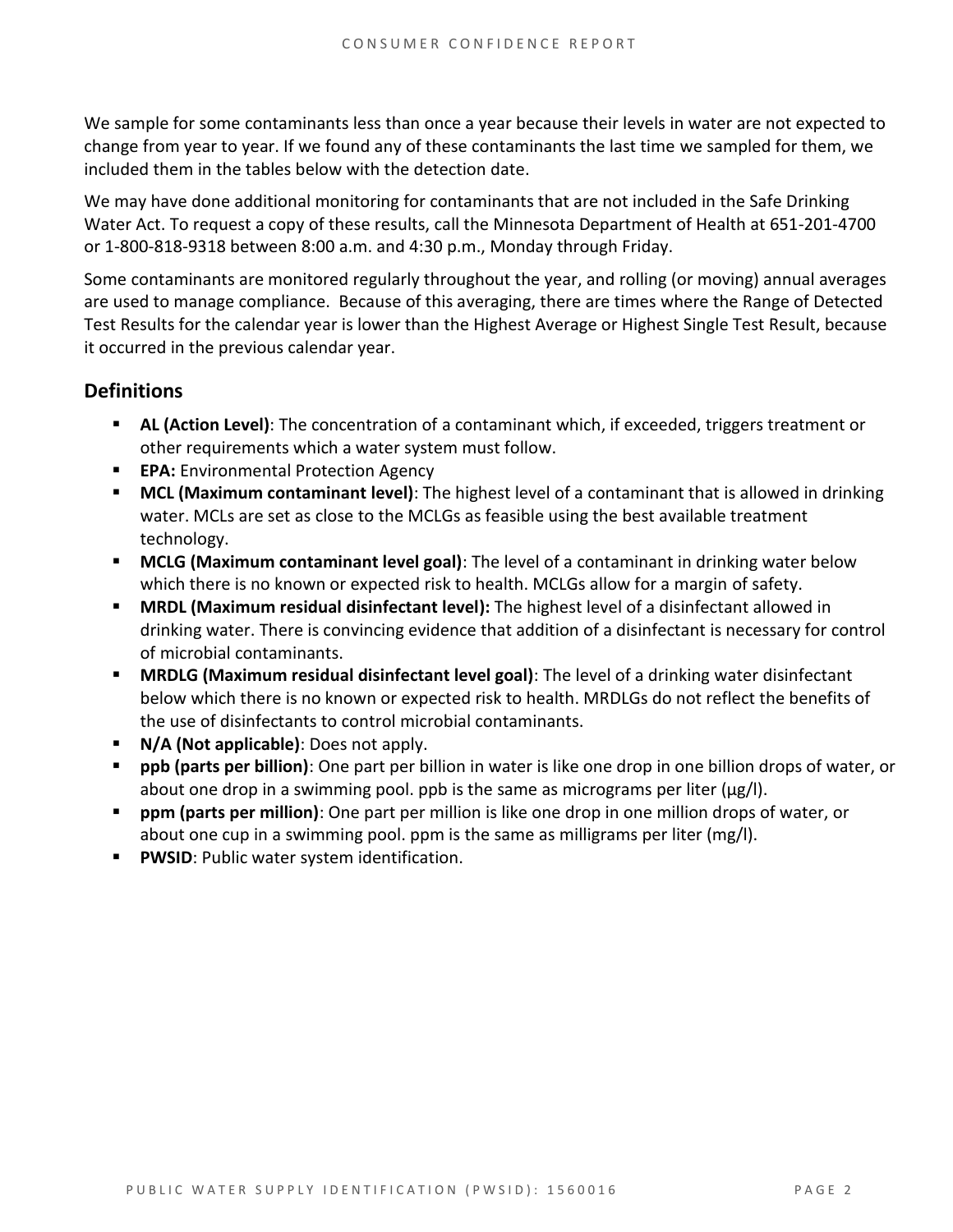# **Monitoring Results – Regulated Substances**

| LEAD AND COPPER - Tested at customer taps.                   |                                         |                                           |                                                   |                                                                                    |                  |                                        |  |
|--------------------------------------------------------------|-----------------------------------------|-------------------------------------------|---------------------------------------------------|------------------------------------------------------------------------------------|------------------|----------------------------------------|--|
| <b>Contaminant</b> (Date, if<br>sampled in previous<br>year) | EPA's<br><b>Ideal</b><br>Goal<br>(MCLG) | EPA's<br><b>Action</b><br>Level           | 90% of<br><b>Results Were</b><br><b>Less Than</b> | <b>Number</b><br><b>of</b><br><b>Homes</b><br>with<br><b>High</b><br><b>Levels</b> | <b>Violation</b> | <b>Typical Sources</b>                 |  |
| Lead                                                         | 0 ppb                                   | 90% of<br>homes<br>less than<br>15 ppb    | $1.2$ ppb                                         | 0 out of<br>10                                                                     | NO               | Corrosion of<br>household<br>plumbing. |  |
| Copper                                                       | 0 ppm                                   | 90% of<br>homes<br>less than<br>$1.3$ ppm | $0.48$ ppm                                        | 0 out of<br>10                                                                     | NO.              | Corrosion of<br>household<br>plumbing. |  |

| <b>INORGANIC &amp; ORGANIC CONTAMINANTS - Tested in drinking water.</b> |                                         |                         |                                                                             |                                                    |                  |                                                                                                          |  |
|-------------------------------------------------------------------------|-----------------------------------------|-------------------------|-----------------------------------------------------------------------------|----------------------------------------------------|------------------|----------------------------------------------------------------------------------------------------------|--|
| <b>Contaminant</b><br>(Date, if sampled<br>in previous year)            | EPA's<br><b>Ideal</b><br>Goal<br>(MCLG) | EPA's<br>Limit<br>(MCL) | <b>Highest</b><br>Average or<br><b>Highest Single</b><br><b>Test Result</b> | Range of<br><b>Detected</b><br><b>Test Results</b> | <b>Violation</b> | <b>Typical Sources</b>                                                                                   |  |
| <b>Nitrate</b>                                                          | 10 ppm                                  | 10.4<br>ppm             | $1.2$ ppm                                                                   | N/A                                                | NO.              | Runoff from fertilizer<br>use; Leaching from<br>septic tanks, sewage;<br>Erosion of natural<br>deposits. |  |
| <b>Barium</b><br>(01/16/18)                                             | 2 ppm                                   | 2 ppm                   | $0.03$ ppm                                                                  | N/A                                                | NO.              | Discharge of drilling<br>wastes; Discharge<br>from metal refineries;<br>Erosion of natural<br>deposit.   |  |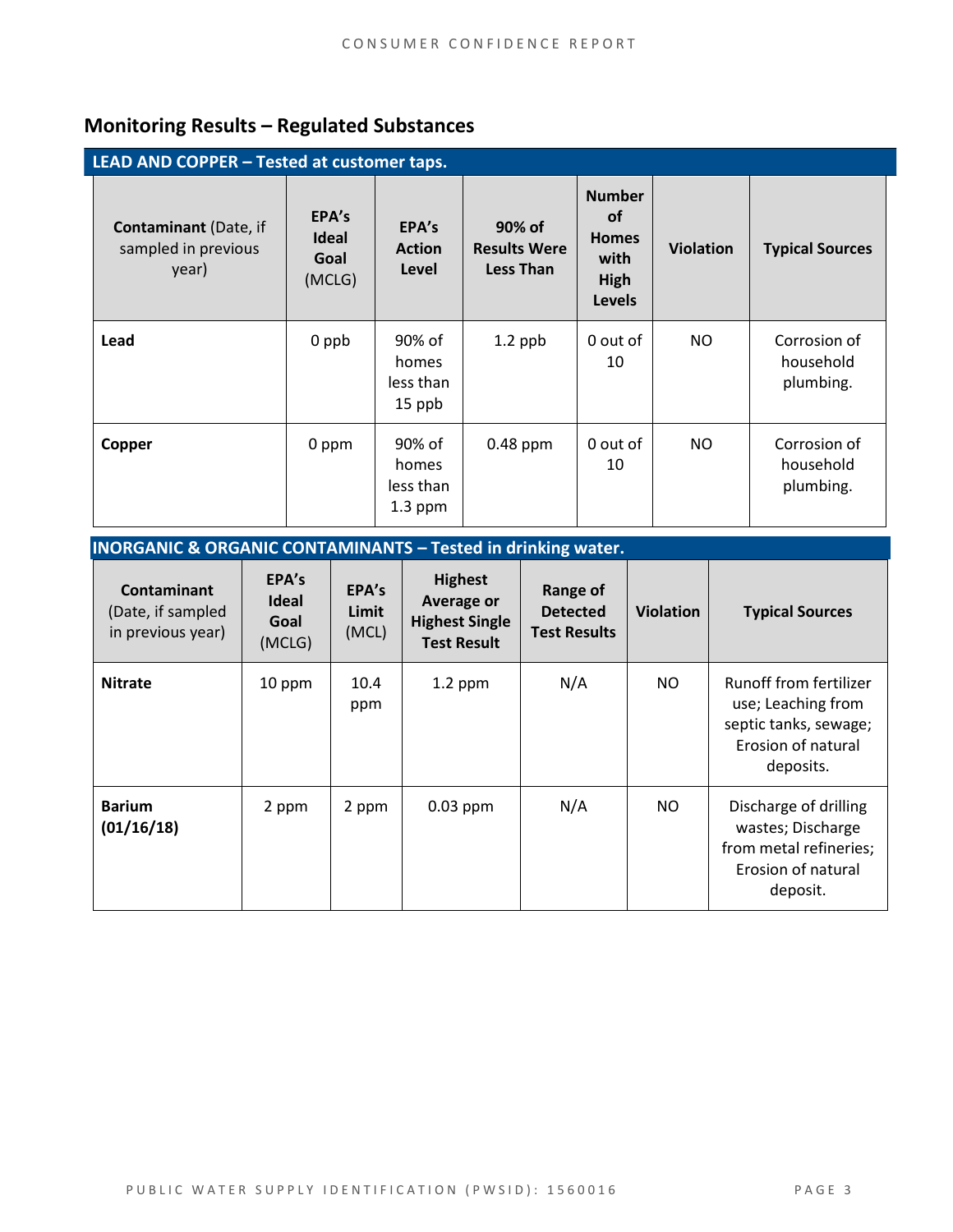| <b>CONTAMINANTS RELATED TO DISINFECTION - Tested in drinking water.</b> |                                               |                                    |                                                                                              |                                                    |                  |                                                  |  |
|-------------------------------------------------------------------------|-----------------------------------------------|------------------------------------|----------------------------------------------------------------------------------------------|----------------------------------------------------|------------------|--------------------------------------------------|--|
| Substance (Date, if<br>sampled in previous<br>year)                     | <b>EPA's Ideal</b><br>Goal (MCLG<br>or MRDLG) | EPA's<br>Limit<br>(MCL or<br>MRDL) | <b>Highest</b><br><b>Average or</b><br><b>Highest</b><br><b>Single Test</b><br><b>Result</b> | Range of<br><b>Detected</b><br><b>Test Results</b> | <b>Violation</b> | <b>Typical Sources</b>                           |  |
| <b>Total</b><br><b>Trihalomethanes</b><br>(TTHMs)                       | N/A                                           | 80 ppb                             | $2.5$ ppb                                                                                    | N/A                                                | NO.              | By-product of<br>drinking water<br>disinfection. |  |
| <b>Total Haloacetic</b><br>Acids (HAA)                                  | N/A                                           | 60 ppb                             | $2.2$ ppb                                                                                    | N/A                                                | NO.              | By-product of<br>drinking water<br>disinfection. |  |
| <b>Total Chlorine</b>                                                   | $4.0$ ppm                                     | $4.0$ ppm                          | 1.37 ppm                                                                                     | $0.54 - 2.20$<br>ppm                               | NO.              | Water additive<br>used to control<br>microbes.   |  |

Total HAA refers to HAA5

| <b>OTHER SUBSTANCES - Tested in drinking water.</b> |                                      |                         |                                                                                    |                                                    |                  |                                                                               |  |  |
|-----------------------------------------------------|--------------------------------------|-------------------------|------------------------------------------------------------------------------------|----------------------------------------------------|------------------|-------------------------------------------------------------------------------|--|--|
| Substance (Date,<br>if sampled in<br>previous year) | EPA's<br><b>Ideal Goal</b><br>(MCLG) | EPA's<br>Limit<br>(MCL) | <b>Highest</b><br><b>Average or</b><br><b>Highest Single</b><br><b>Test Result</b> | Range of<br><b>Detected</b><br><b>Test Results</b> | <b>Violation</b> | <b>Typical Sources</b>                                                        |  |  |
| <b>Fluoride</b>                                     | $4.0$ ppm                            | $4.0$ ppm               | $0.64$ ppm                                                                         | $0.31 - 0.72$<br>ppm                               | NO.              | Erosion of natural<br>deposits; Water<br>additive to promote<br>strong teeth. |  |  |

#### **Potential Health Effects and Corrective Actions (If Applicable)**

Fluoride: If your drinking water fluoride levels are below the optimal concentration range of 0.5 to 0.9 ppm, please talk with your dentist about how you can protect your teeth and your family's teeth from tooth decay and cavities. For more information, visit: MDH Drinking Water Fluoridation

(https://www.health.state.mn.us/communities/environment/water/com/fluoride.html). Fluoride is nature's cavity fighter, with small amounts present naturally in many drinking water sources. There is an overwhelming weight of credible, peer-reviewed, scientific evidence that fluoridation reduces tooth decay and cavities in children and adults, even when there is availability of fluoride from other sources, such as fluoride toothpaste and mouth rinses. Since studies show that optimal fluoride levels in drinking water benefit public health, municipal community water systems adjust the level of fluoride in the water to an optimal concentration between 0.5 to 0.9 parts per million (ppm) to protect your teeth. Fluoride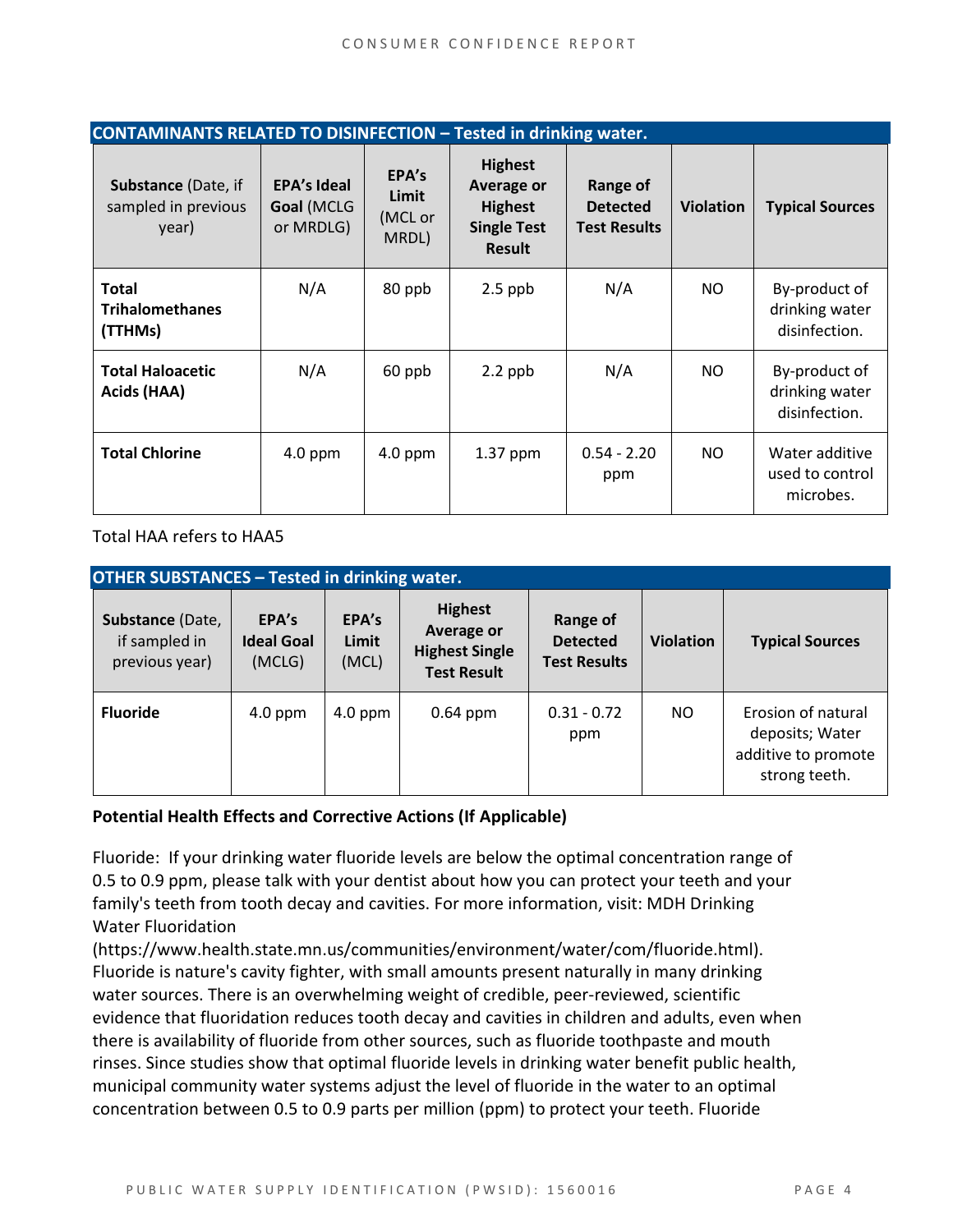levels below 2.0 ppm are not expected to increase the risk of a cosmetic condition known as enamel fluorosis.

### **Some People Are More Vulnerable to Contaminants in Drinking Water**

Some people may be more vulnerable to contaminants in drinking water than the general population. Immuno-compromised persons such as persons with cancer undergoing chemotherapy, persons who have undergone organ transplants, people with HIV/AIDS or other immune system disorders, some elderly, and infants can be particularly at risk from infections. The developing fetus and therefore pregnant women may also be more vulnerable to contaminants in drinking water. These people or their caregivers should seek advice about drinking water from their health care providers. EPA/Centers for Disease Control (CDC) guidelines on appropriate means to lessen the risk of infection by *Cryptosporidium* and other microbial contaminants are available from the Safe Drinking Water Hotline at 1-800-426-4791.

# Learn More about Your Drinking Water

### **Drinking Water Sources**

Minnesota's primary drinking water sources are groundwater and surface water. Groundwater is the water found in aquifers beneath the surface of the land. Groundwater supplies 75 percent of Minnesota's drinking water. Surface water is the water in lakes, rivers, and streams above the surface of the land. Surface water supplies 25 percent of Minnesota's drinking water.

Contaminants can get in drinking water sources from the natural environment and from people's daily activities. There are five main types of contaminants in drinking water sources.

- Microbial contaminants, such as viruses, bacteria, and parasites. Sources include sewage treatment plants, septic systems, agricultural livestock operations, pets, and wildlife.
- **Inorganic contaminants** include salts and metals from natural sources (e.g. rock and soil), oil and gas production, mining and farming operations, urban stormwater runoff, and wastewater discharges.
- **Pesticides and herbicides** are chemicals used to reduce or kill unwanted plants and pests. Sources include agriculture, urban stormwater runoff, and commercial and residential properties.
- **Organic chemical contaminants** include synthetic and volatile organic compounds. Sources include industrial processes and petroleum production, gas stations, urban stormwater runoff, and septic systems.
- Radioactive contaminants such as radium, thorium, and uranium isotopes come from natural sources (e.g. radon gas from soils and rock), mining operations, and oil and gas production.

The Minnesota Department of Health provides information about your drinking water source(s) in a source water assessment, including:

- How Henning is protecting your drinking water source(s);
- Nearby threats to your drinking water sources;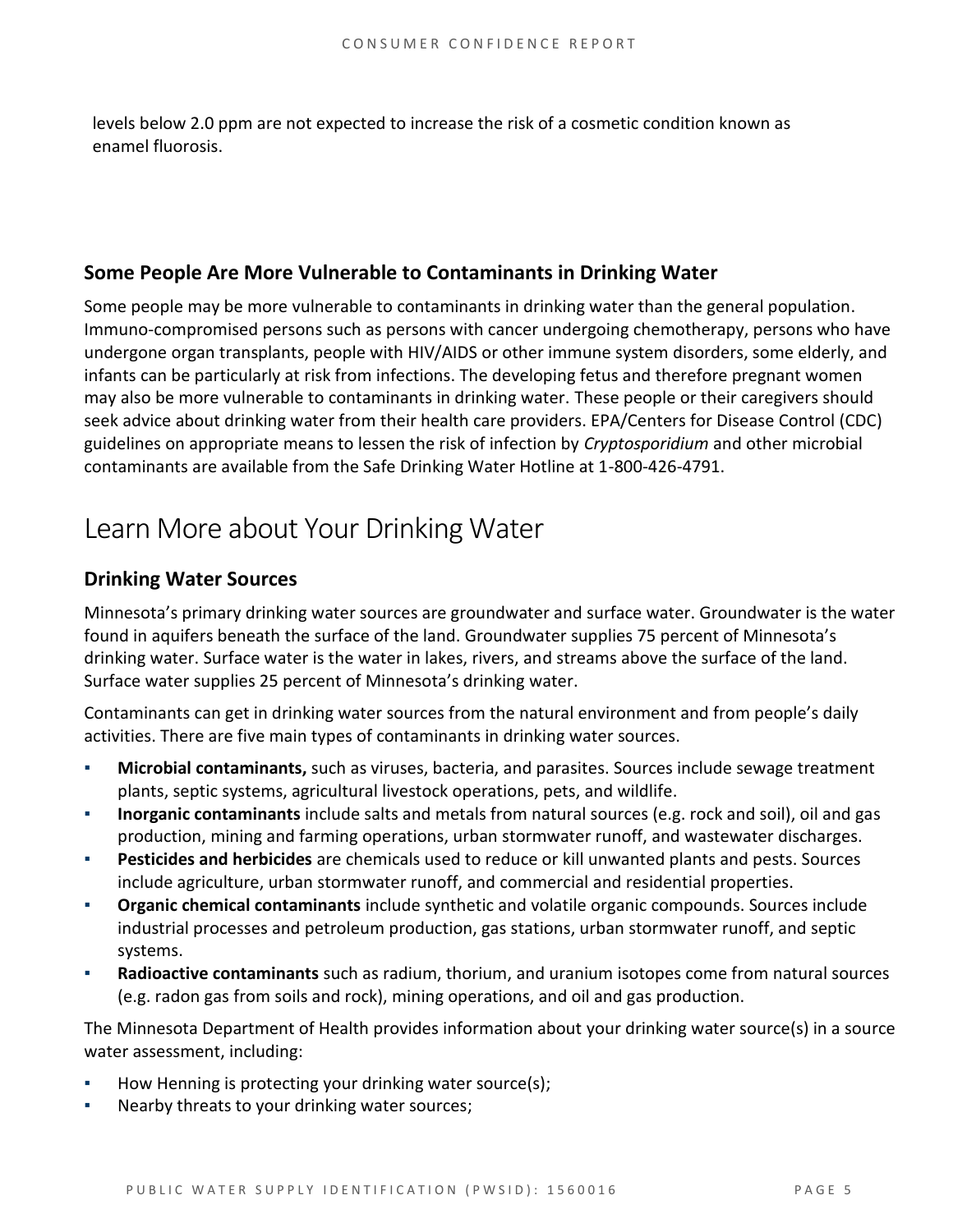How easily water and pollution can move from the surface of the land into drinking water sources, based on natural geology and the way wells are constructed.

Find your source water assessment at [Source Water Assessments](https://www.health.state.mn.us/communities/environment/water/swp/swa)  [\(https://www.health.state.mn.us/communities/environment/water/swp/swa\)](https://www.health.state.mn.us/communities/environment/water/swp/swa) or call 651-201-4700 or 1- 800-818-9318 between 8:00 a.m. and 4:30 p.m., Monday through Friday.

## **Lead in Drinking Water**

You may be in contact with lead through paint, water, dust, soil, food, hobbies, or your job. Coming in contact with lead can cause serious health problems for everyone. There is no safe level of lead. Babies, children under six years, and pregnant women are at the highest risk.

Lead is rarely in a drinking water source, but it can get in your drinking water as it passes through lead service lines and your household plumbing system. Henning is responsible for providing high quality drinking water, but it cannot control the plumbing materials used in private buildings.

Read below to learn how you can protect yourself from lead in drinking water.

- 1. **Let the water run** for 30-60 seconds before using it for drinking or cooking if the water has not been turned on in over six hours. If you have a lead service line, you may need to let the water run longer. A service line is the underground pipe that brings water from the main water pipe under the street to your home.
	- You can find out if you have a lead service line by contacting your public water system, or you can check by following the steps at: [https://www.mprnews.org/story/2016/06/24/npr-find-lead](https://www.mprnews.org/story/2016/06/24/npr-find-lead-pipes-in-your-home)[pipes-in-your-home](https://www.mprnews.org/story/2016/06/24/npr-find-lead-pipes-in-your-home)
	- The only way to know if lead has been reduced by letting it run is to check with a test. If letting the water run does not reduce lead, consider other options to reduce your exposure.
- 2. **Use cold water** for drinking, making food, and making baby formula. Hot water releases more lead from pipes than cold water.
- 3. **Test your water.** In most cases, letting the water run and using cold water for drinking and cooking should keep lead levels low in your drinking water. If you are still concerned about lead, arrange with a laboratory to test your tap water. Testing your water is important if young children or pregnant women drink your tap water.
	- Contact a Minnesota Department of Health accredited laboratory to get a sample container and instructions on how to submit a sample: [Environmental Laboratory Accreditation Program](https://eldo.web.health.state.mn.us/public/accreditedlabs/labsearch.seam)  [\(https://eldo.web.health.state.mn.us/public/accreditedlabs/labsearch.seam\)](https://eldo.web.health.state.mn.us/public/accreditedlabs/labsearch.seam) The Minnesota Department of Health can help you understand your test results.
- 4. **Treat your water** if a test shows your water has high levels of lead after you let the water run.
	- Read about water treatment units: [Point-of-Use Water Treatment Units for Lead Reduction](https://www.health.state.mn.us/communities/environment/water/factsheet/poulead.html)  [\(https://www.health.state.mn.us/communities/environment/water/factsheet/poulead.html\)](https://www.health.state.mn.us/communities/environment/water/factsheet/poulead.html)

Learn more: